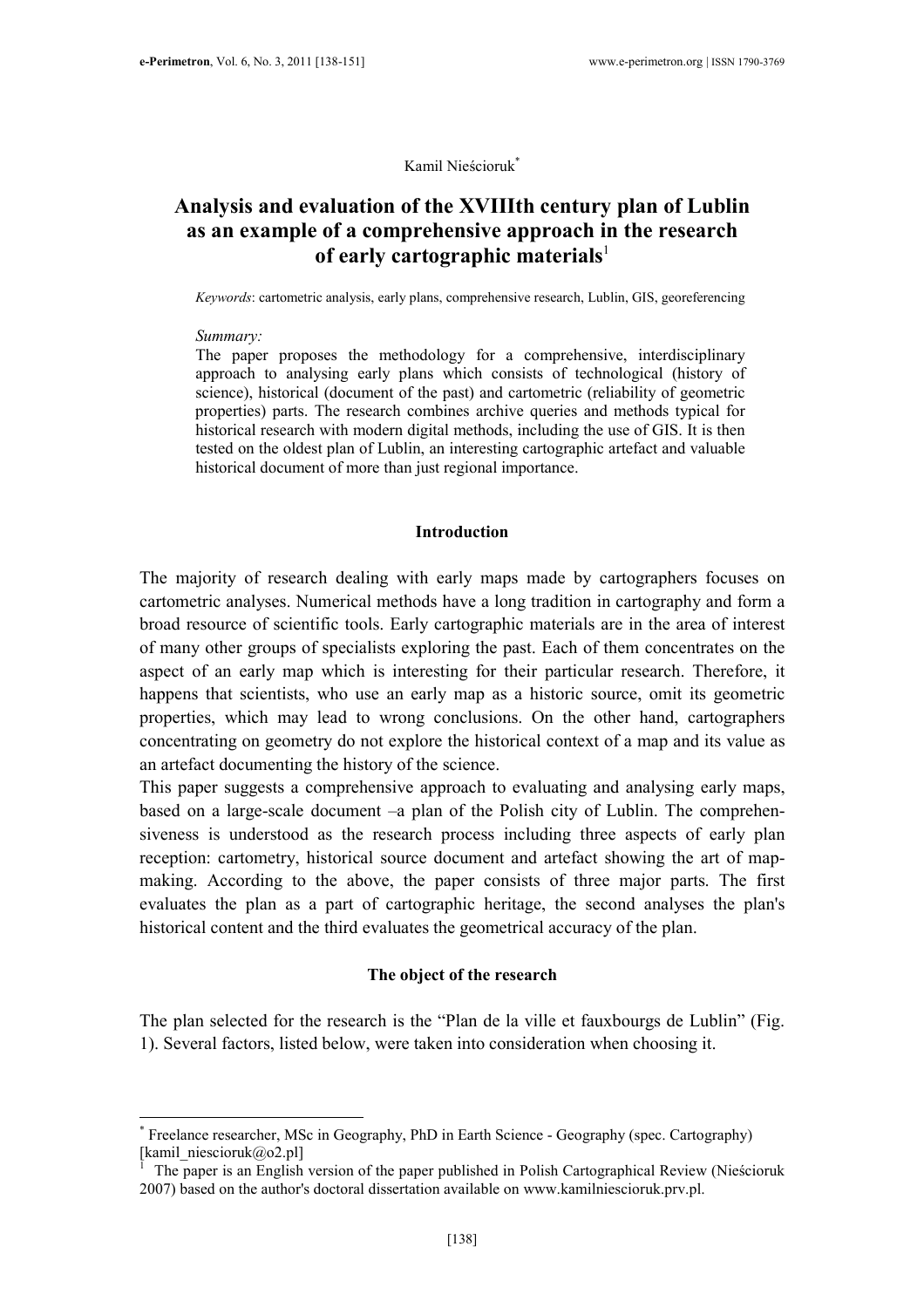

Figure 1: Plan de la ville et fauxbourgs de Lublin (reduced).

- 1. The plan is the oldest one showing the whole city at the time. It was drawn in 1716 and the only older plan is that of 1649 by Karol Bekiewicz, which shows the vicinity of Lublin's Krakowska Gate.
- 2. The plan has been used as a historical source in numerous research works. It has, however, never been the subject of research itself. All negative opinions and low evaluations are based on very cursory analyses.
- 3. The plan is an important historical and cartographic document. The circumstances of its creation (described later) justify calling it a thematic plan of the city.

The plan is now held in the Special Collection section of Hieronim Łopaciński Voivodship Public Library in Lublin (sign. 1/VI). The handwritten, coloured plan has been glued to cardboard, which –unfortunately– makes inspection of presumptive watermarks virtually impossible. The size of the internal border is 780 by 560 millimetres.

The plan was drawn during negotiations of the Tarnogród Confederation held in Lublin. The confederation was formed in Tarnogród on  $26<sup>th</sup>$  of November 1715 in order to dethrone and remove the Saxons from Poland. The Polish king, August II Wettin, planned to strengthen his position with the help of Saxon military forces, which lead to protests among both the nobility, loath to participate in the costs of army upkeep, and peasants, charged with contributions. The field marshal, Jakob von Flemming, was unable to scotch the protests and the confederates were unable to come to an agreement with the Saxons and asked Peter I, the Tsar of Russia, for mediation. Lublin was the first city to host negotiations, participated by Flemming and Bishop Konstanty Szaniawski (both on behalf of the king), Grigory Dolgorukov (Russian mediator) and confederates, including Potocki, Olszanowski, Szaniawski and Stecki (Raczyński 1841).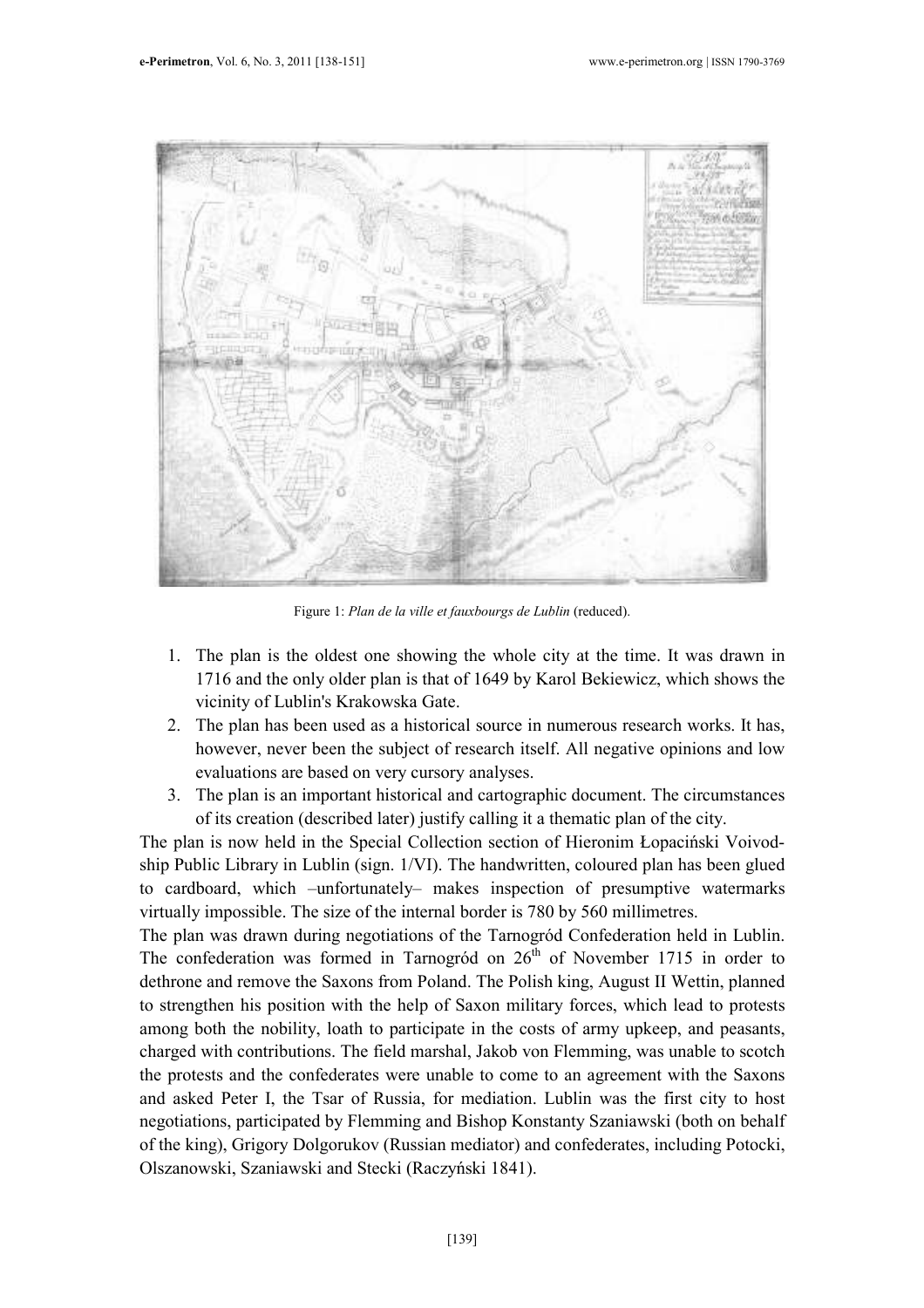The plan was created exclusively for the negotiations' time and purposes. It cannot be referred to as a general purpose plan as its content is adapted to the participants' needs. It is clearly seen that the author has generalized some of the environment features. For example, parcels and building shapes were not in his scope of interest. He has concentrated on participants' accommodation and negotiation places, zones of control, field fortification etc. These are very important conclusions, which stress the fact that the plan is not a topographical image of Lublin and cannot be treated as a plan giving general information about the city. Knowing the author's goals, one can describe the plan as important cartographic material (the oldest plan of Lublin) of significant historical value (a source document of the history of the Tarnogród Confederation).

Little is known about the author. In most previous works his surname was spelt incorrectly, mainly "d'Orxer" (this form is also used in the Łopaciński library catalogue). Graphology analysis helped to define the correct form of the name which is "d'Örken" or "d'Öcken". Unfortunately, search queries in both Polish and foreign archives have not resulted in additional information. What can be assumed is that:

- he came to negotiations with the king's or mediator's men (he put Dolgorukov first in the legend of the plan and did not mention the confederate leaders),
- he was an army engineer paying a lot of attention to the city's fortification system, moreover, a cartographer and the domain of an engineer in the army of that time was the same (Olszewicz 1921),
- his nationality can be guessed by his surname he could have been French as "d" precedes his surname (however, French was an international language in the XVIII century), while "Ö" justifies the idea of associating him with Germanic language countries (the Great Northern War involved, among others, Saxon and Swedish forces).

## The d'Örken plan as a cartographic artefact

A comprehensive approach to early cartography consists of both cartometric analysis and evaluation of the historical context. The first step should, however, be exploration and evaluation of the plan itself, the plan as a cartographic item.

The process of map evaluation is a long-known topic in cartography. Numerous criteria of evaluation have been described, as well as the requirements which a map should fulfil. They are diverse; however, there is a group of main, constant criteria such as accuracy, reliability and completeness of content, mathematical base, graphic form and readability (Kałamucki 1996).

Each evaluation should be made with a certain goal in mind. In the case of an early map the goal is to answer the question: how does the evaluated map compare with others of that time? Does it have innovative elements? Is it exceptional in terms of graphics? What is the quality of drawing, etc.? In the presented paper the following criteria were used: mathematical base, explanation (legend), content, graphics and colour, on-plan description, technical quality and general composition.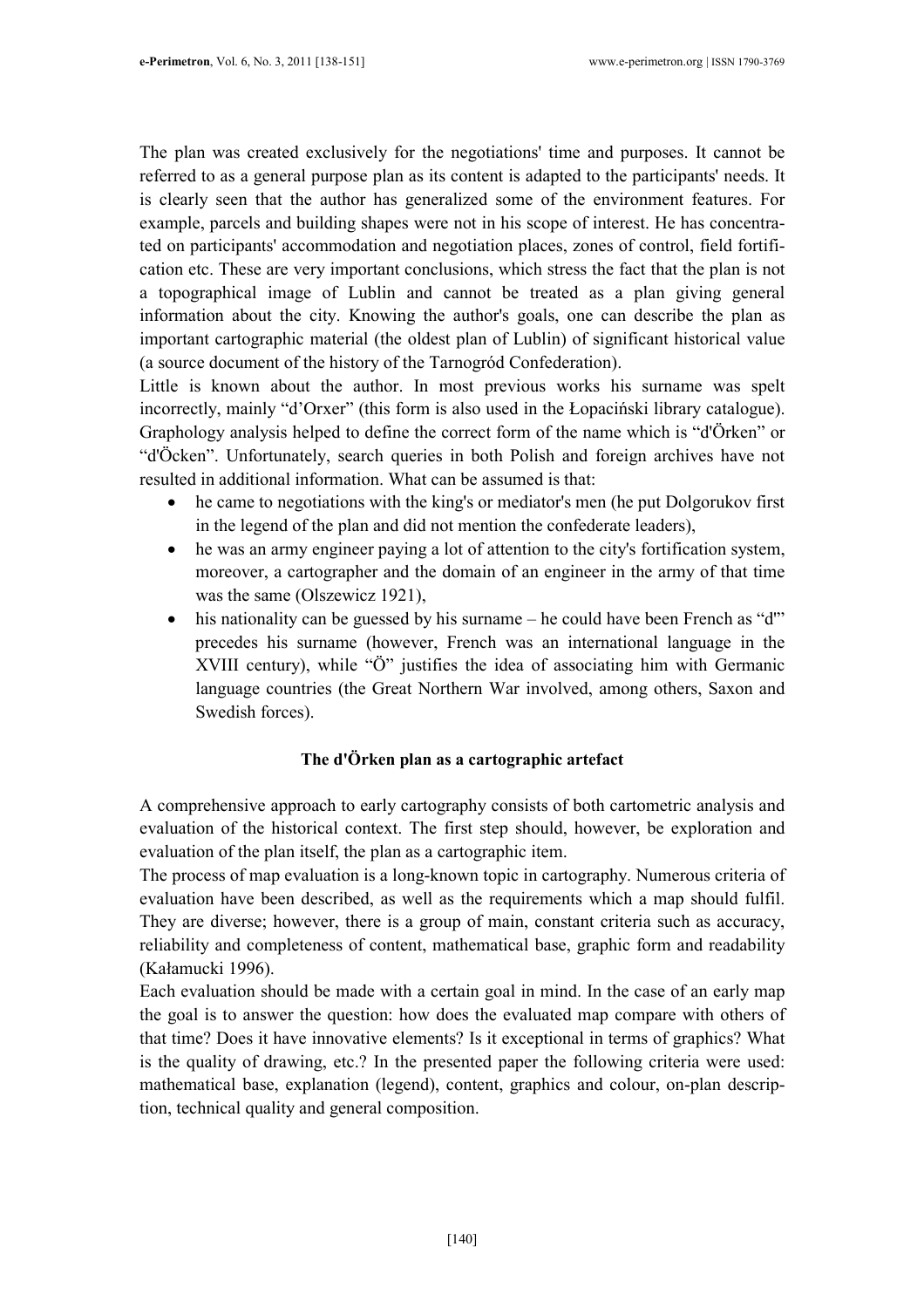De la US. pn) U.Groupot lee na no toais is. *Irounne*, ronooc eri li 6 d'Amit 1916 m CV dans

Figure 2: Legend of the plan of Lublin.

The plan has a linear scale with units described as "pas" (steps). The scale is quite large (approx. 1:3600), maybe even too large for a thematic plan which does not require much detailed information to be included.

The legend is typical for plans of that time (Fig. 2). It contains, besides the title and information about scale and the author, thirteen explanations of letters used on the plan.

Evaluating the content of the plan, one needs to keep in mind the aim of the author as well as the group of potential readers. It already has been mentioned that the plan can be described as thematic, made for participants of the negotiations to use. The thematic information given on the plan is almost complete, lacking only the confederates' quarters. It is completed by environment features (hydrography, relief), which are depicted quite well –the relief information is limited to steep slopes in river valleys, but it is really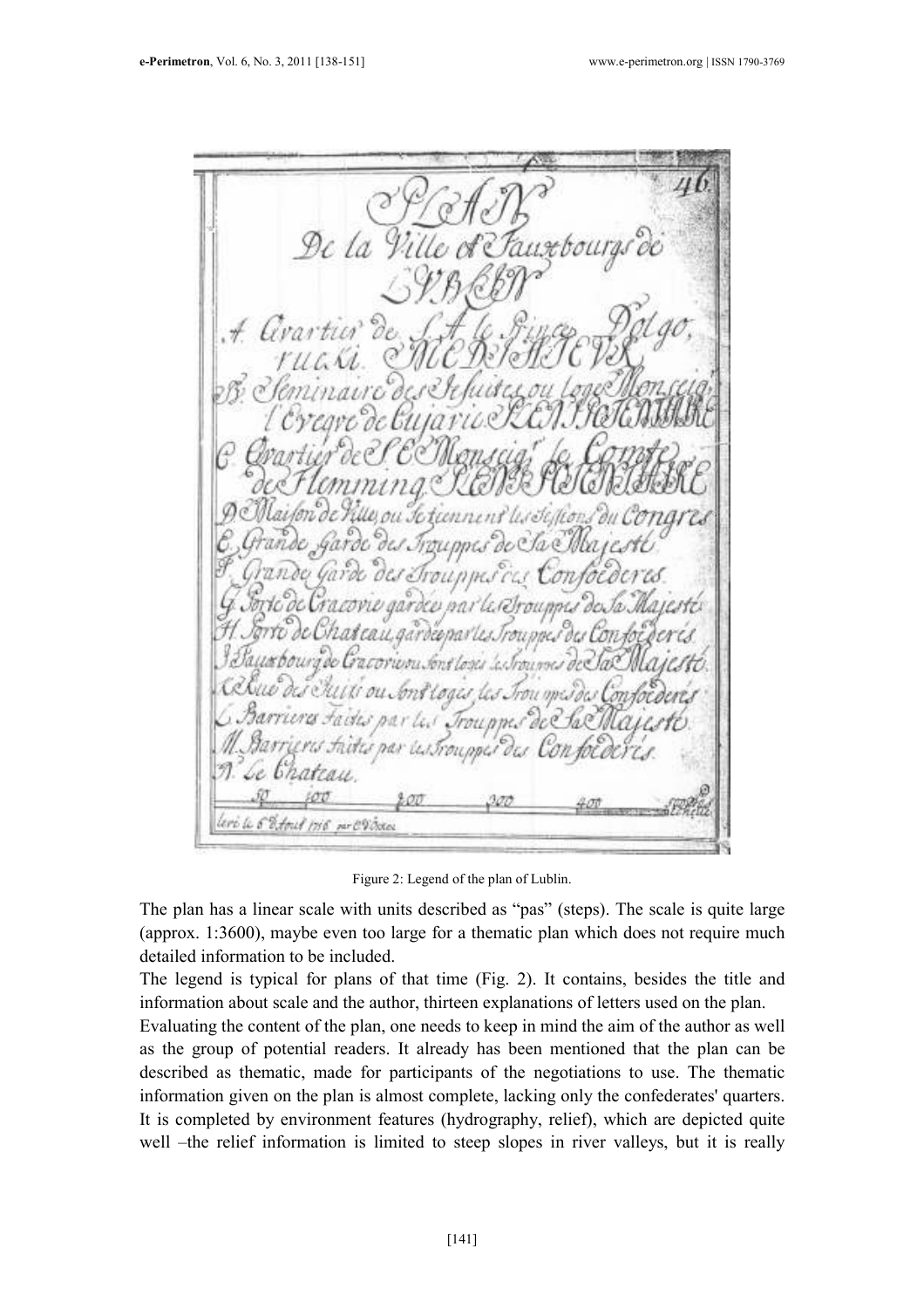detailed. The hydrography can also be described as detailed –it contains information about rivers, ponds, wetlands and canals.

The general content consists also of anthropogenic elements –buildings and the communication network. Roads are correct and detailed. Buildings in the Old Town are shown as a built-up area (squares), while the rest of the town has single buildings drawn on the plan. There are two distinguished types of building – churches and places related to the negotiations. The former are marked with a cross inside the building, the latter – with letters explained in the legend. It is worth mentioning that, on plans of the turn of the XVII and XVIII century, single, detailed buildings were rarely drawn, mainly on specialpurpose plans (e.g. taxation plans). The general-purpose plans depicted built-up areas in the form of squares only.

The green and agricultural areas are shown in detail –there are several classes of them, including two types of wetlands, fields within and outside the suburbs and residential gardens. Such extensive information, especially the identification of gardens, is typical for more modern plans.

The last class of objects is fortification, depicted in a very detailed way. It is, however, nothing exceptional, as most of the plans of this time concentrate on military features. This resulted from the fact that plans were created by army engineers during a period of many conflicts in Europe.

A few interesting features are worth mentioning when evaluating the plan's graphics. As stated above, churches are distinguished in a special way. There is not one common sign, however –in some cases buildings are shown topographically, while some are depicted by a single rectangle, which represents a church or a church-monastery complex.

The other non-standardized sign is the linear signature of roads. Communication lines on XVIII century plans were created "incidentally" when delimiting built-up areas, as spaces between them. On the described plan this approach is true on the densely inhabited area of the Old Town. The rest of the plan, even the suburbs with buildings, has dashed lines marking streets and roads

The topography is shown in a way that makes the plan a very interesting object. Most of the plans of that time used a perspective view to show relief, sometimes adding hachures<sup>2</sup> (mainly outside inhabited areas). The hachure method was popularized in the second half of the XVIII century. On the d'Örken plan, drawn in 1716, all of the relief is depicted using hachure, with no perspective view (Fig. 3). These two features are characteristic, making the plan unique and worth preserving.

The composition of the plan is reasonable and economic –empty areas are minimized, the sheet is used in full. The plan is not very decorative (compared with others of the time), which results from its purpose and drawing technique.

 $\sqrt{2}$ Hachure as introduced in 1670 by Jean-Dominique Cassini, in the form of short lines perpendicular to a slope. It was a prototype of the "classic" hachure method described by Lehmann.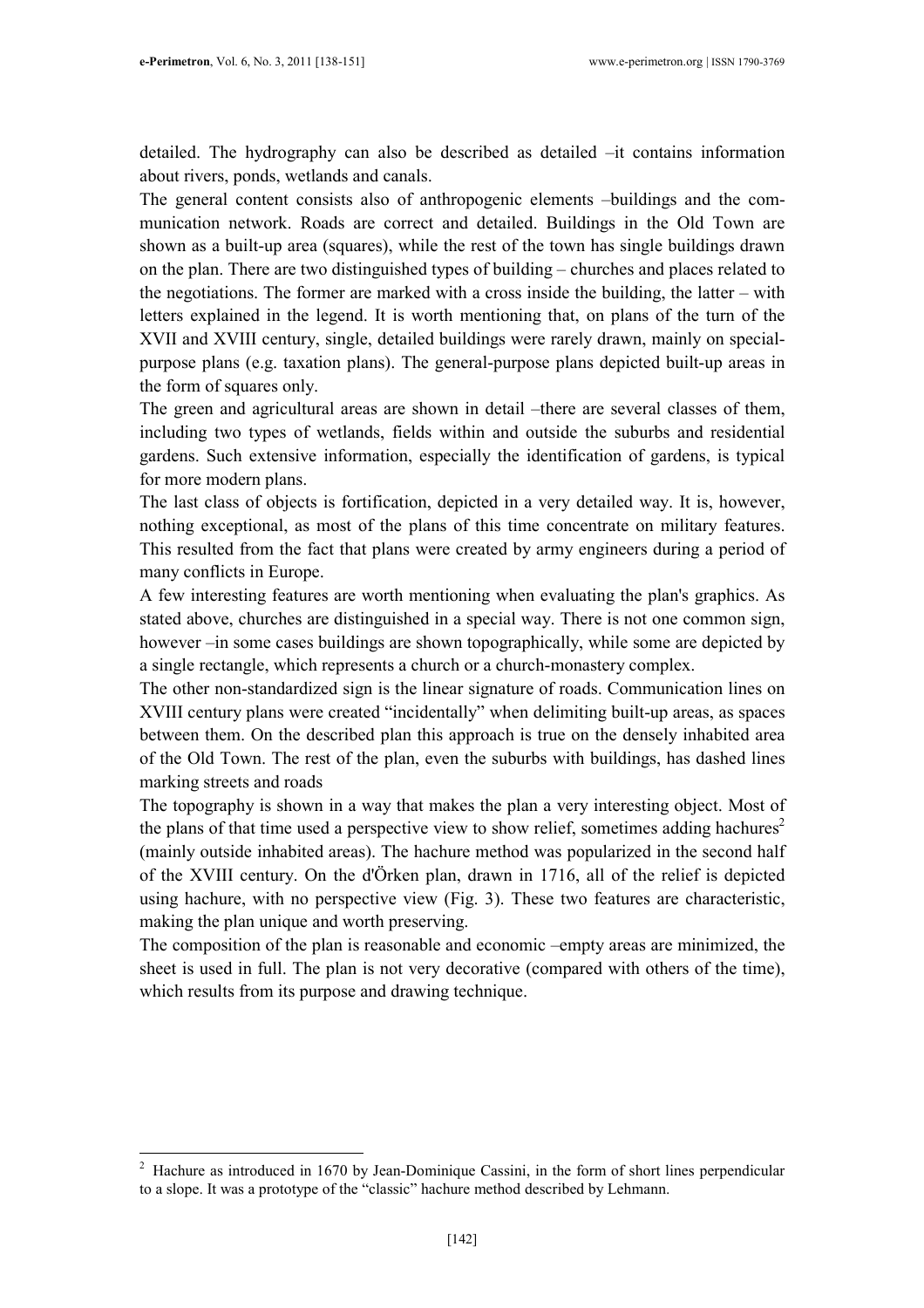

Figure 3: Methods of presentation of relief (from left: plan of Lublin (d'Örken 1716), plan of Nijmegen (Brakel 1719) and plan of Jerusalem (Lamy 1720)).

The plan lacks textual description, although the scale would allow placing, for example, street or churches names. The road directions are described in French and – being the only Polish name – the Bystrzyca River is named "Stara Rzeka" ("the Old River"). All texts are written in a tidy, non-decorative style. Probably one tool has been used to draw the whole plan – a quill. It is seemingly a simple tool, but one can draw lines of different thickness, from 0.1 to 0.7, using its oblique-cut end (Gilderdale 1999).

### Analysis of the plan's contents

The most crucial point, influencing later stages of cartometric analysis, is a selection of stable points, used as the basis of such analysis. To do this properly, one needs to know the past environment of a town and how it influenced the current properties of urban space relations. Without this knowledge, gained with the use of geographical-historical methods,<sup>3</sup> cartometric analysis is not full and can even lead to incorrect results.

The following section shows in full the interdisciplinary character of research on the history of cartography – there are several types of sources used, including historical documents, archaeological excavation and the results of urbanists' work. It is also often inevitable (and highly recommended) to work with specialists in these subjects.

The analysed elements of the plan are as follow:

- layout, extent and legend,
- roads, streets and squares network,
- buildings,
- other urban areas and objects (fortifications, fields),
- land relief,

 $\overline{a}$ 

- hydrography,
- thematic content.

The above selection is obviously arbitrary and the listed features are plan-dependant. In the case of more modern plans an important factor would be cadastre information, while, for example, fortifications would be less useful.

<sup>&</sup>lt;sup>3</sup> Methods of analysis and evaluation of early maps were divided by A. Konias (1984) into geographical-historical and cartographical-mathematical. The first is based on a description and visual analysis of the presented space, the second on accuracy assessment.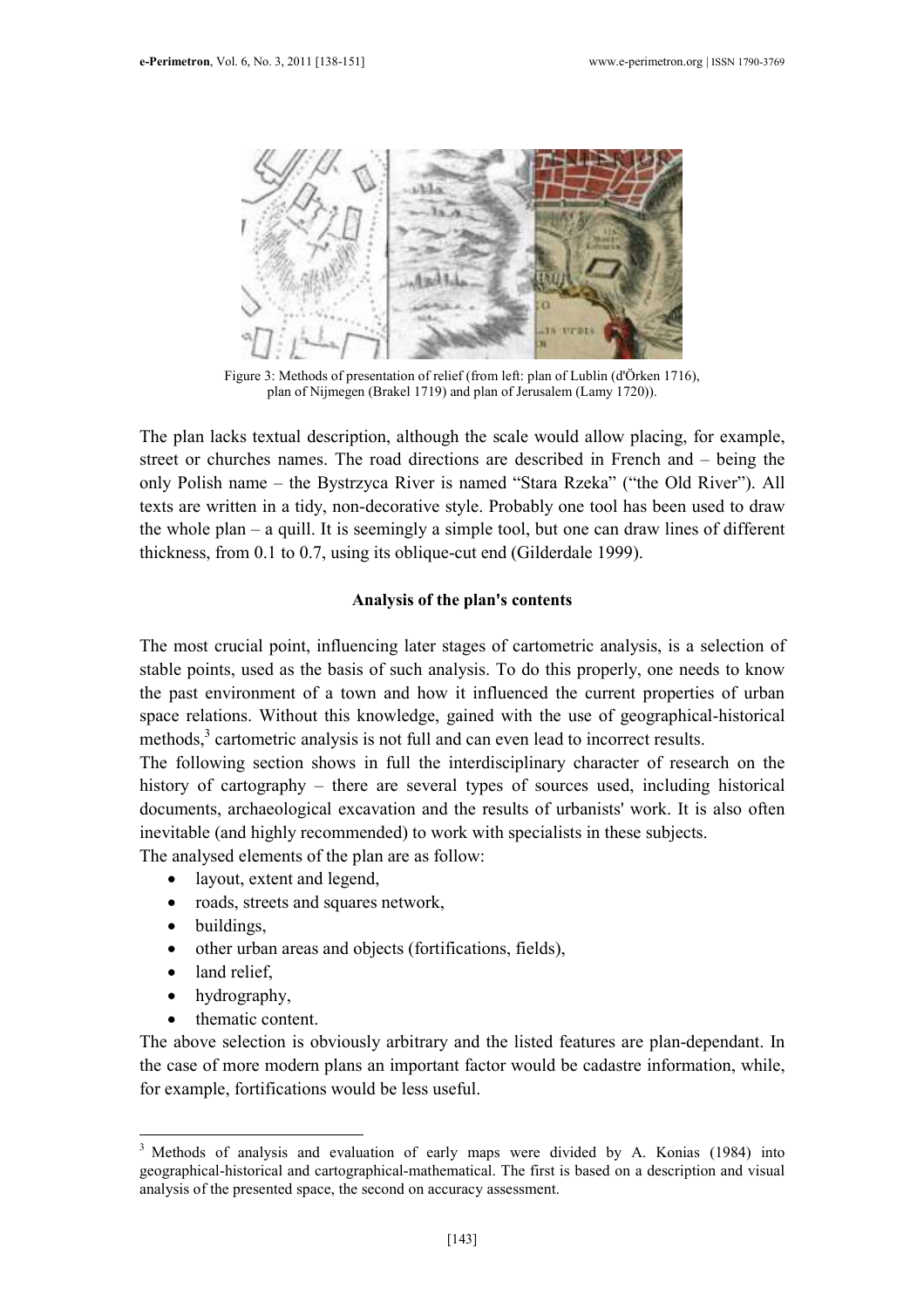Analysis of the communication network led to relating the depicted situation to modern town space. It is important, however, that only the Old Town has preserved streets in the same form as they are seen on the plan. On the former suburban areas only a few (mainly most vital and important) routes were virtually unchanged (streets: Krakowskie Przedmieście, Narutowicza, Lipowa and Kalinowszczyzna), while in most cases both the range and run of important routes (for example Mazovia route) have changed. Street analysis played a supplementary role in topology problems, such as the relation of the fortification to gullies in the north-west part of the plan or the relation of modern-day Litewski Square, the fortification and non-existing church of the Order of St. John of God.

Analysis of buildings gave similar results, helping to verify the accuracy of the depiction of some of them (mainly churches) in terms of placement, orientation and a relation of signature to a building's function (buildings marked with cross signature are –in most cases– churches, but some of them are a church-monastery complex). All this was crucial in the process of selecting base points for cartometric analysis. It also helped to verify the plan's value as a historical source. Some researchers rated it low, claiming the author has made mistakes (e.g. the topology of objects in Litewski Square, Jesuit College and Cathedral relations), which turned out to be not very true, as it was based on little knowledge of the plan itself.

Detailed analysis of fortification was conducted for two reasons. They were distinguished by the author himself, who made them one of the most important features of the plan. In addition, the level of their details allows using fortification as a great element helping in the identification of other, often less detailed, objects depicted on the plan.

The plan shows both the city walls and field fortifications, known as the  $3<sup>rd</sup>$  and  $4<sup>th</sup>$  line (Teodorowicz-Czerepińska et al. 1999). All of them were militarily defunct at the time of the plan's creation, which can be read on the plan itself (fortification is entitled "vieille Fortification"). The most recent line (built in 1670) forms a western boundary of the suburb and is still a visible feature in Lublin's environment (Fig. 4).



Figure 4: Detail from the city's fortification on the plan of Lublin from 1716 and the same area today. Red marks former a flèche, white marks the outline of post-war house which fits into a long abandoned 18<sup>th</sup> century scheme of land property.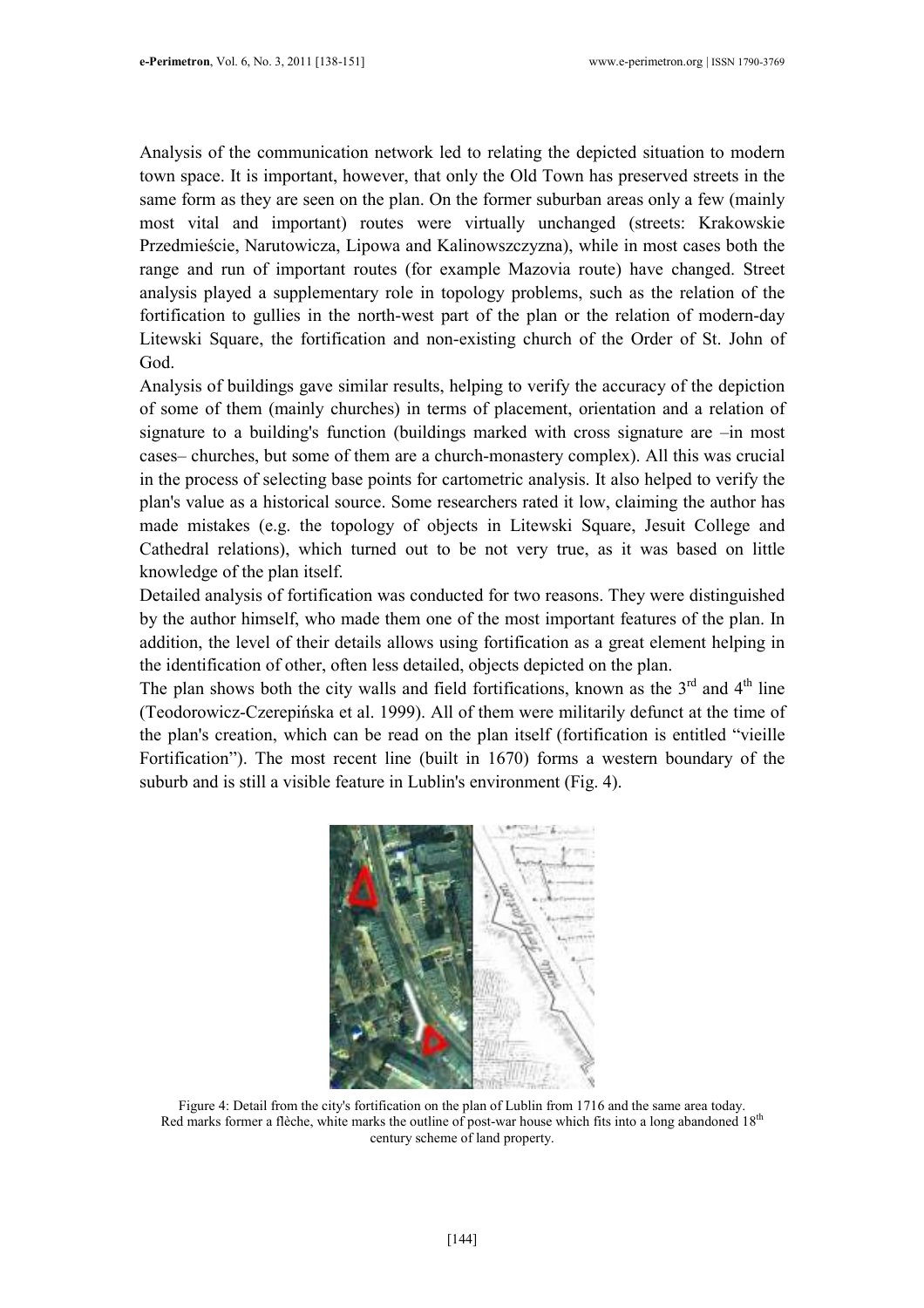$\overline{a}$ 

Analysis of natural environment elements has shown they are depicted properly. The hydrography and situation in valleys of both Bystrzyca and Czechówka rivers, including remains of Wielki Staw Królewski (the Great King's Pond), is correct. The relief is very detailed and fits well with other features.

The last stage of the descriptive analysis dealt with thematic elements, related to the Tarnogród confederation. The most important and valuable result is information of spatial relations not available in other sources, such as participants' quarters and –probably even more important– forces zones of control. They are shown on the plan, with both sides' posts: the king's forces are in control of the eastern part of the Krakowskie suburb, while the confederates are encamped in the Jewish district. The Old Town has been guarded with barricades too, which formed –together with the city walls– a neutral zone with very limited access, which can be read in the confederates' edict of 13<sup>th</sup> June 1716. It declared that all people, regardless of gender, state, privileges or character, not taking part in the treaty and staying in Lublin (understood as the space surrounded by the city walls) would be caught and brought to confederation marshals (Raczyński 1841).

### Cartometric analysis

Geometric correctness of the plan was evaluated on the basis of the following analyses: scale and its variation, distance, direction and area errors. All the above were based on measurements made on the original plan using 30 previously determined stable points.<sup>4</sup> Measurements of true values were made on the basis of a topographic map at 1:2000 scale (coordinate system: "Układ 1965").

A linear scale of the plan gives values in steps. The XVII- and XVIII-century units were of very high diversity (Grygorenko 1981) and "steps" in this case could be one of many variations of this unit (a "step" measured on the plan's linear scale using a calculated mean scale is equal to 96 cm).

In all of the analyses needing a scale value, a mean scale was used. It was calculated as an arithmetic mean of 435 local scales. The result was the scale of approximately 1:3586. However, the difference of extremes' values was very high –the denominator varied from 1881 to 6941.

Such a high diversity of local scales led to the idea of illustrating its spatial variation. The method proposed by E. Krzywicka-Blum (1994) was used. The first step was to create a triangular network over the original plan and calculate the arithmetic mean scale for 3 sides of each triangle. The resulting value was then assigned to a centre point of each triangle and these points were used for interpolation. The result is shown in Fig. 5.

<sup>&</sup>lt;sup>4</sup> As mentioned, stable points selection should be preceded with detailed analysis of a plan, which allows eliminating points that appear to be useful, but – after evaluation – do not guarantee correct results.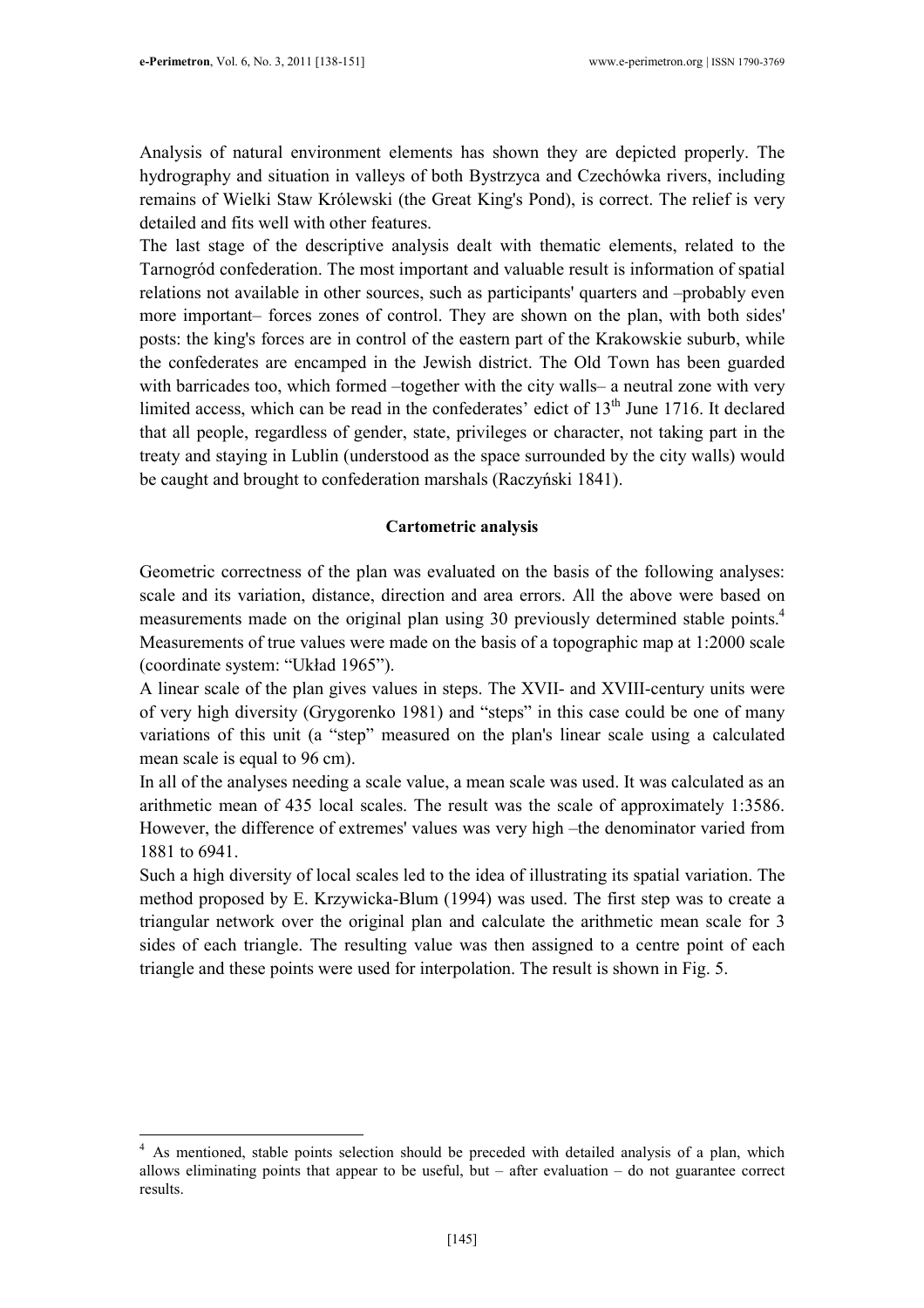

Figure 5: Isolines of scale variation of the plan and points used for interpolation (reduced).

Distance analysis consists of absolute and relative errors calculation. The absolute Gaussian mean error for all 435 values is almost 251,5 metres. The numbers are not very self-explanatory, that is why most of the coefficients used are illustrated by means of graphic methods. One way to visualize analysis results is the circle method (Fig. 6). Each of the stable points becomes a centre of a circle whose diameter is proportional to the sum of absolute distance errors from the given point to the rest. Fig. 6 corresponds with scale variation isolines (Fig. 5), allowing to distinguish several unique zones on the plan, which is confirmed by later analyses.



Figure 6: The sum of absolute distance errors for particular points (reduced).

The relative mean error of distance is 26.8% (Gaussian) and 21.8% (arithmetic). Direction (angles) analysis was reduced to the comparison of azimuths from each point to the rest on an early and modern plan. The Gaussian mean of absolute error is less then 16.5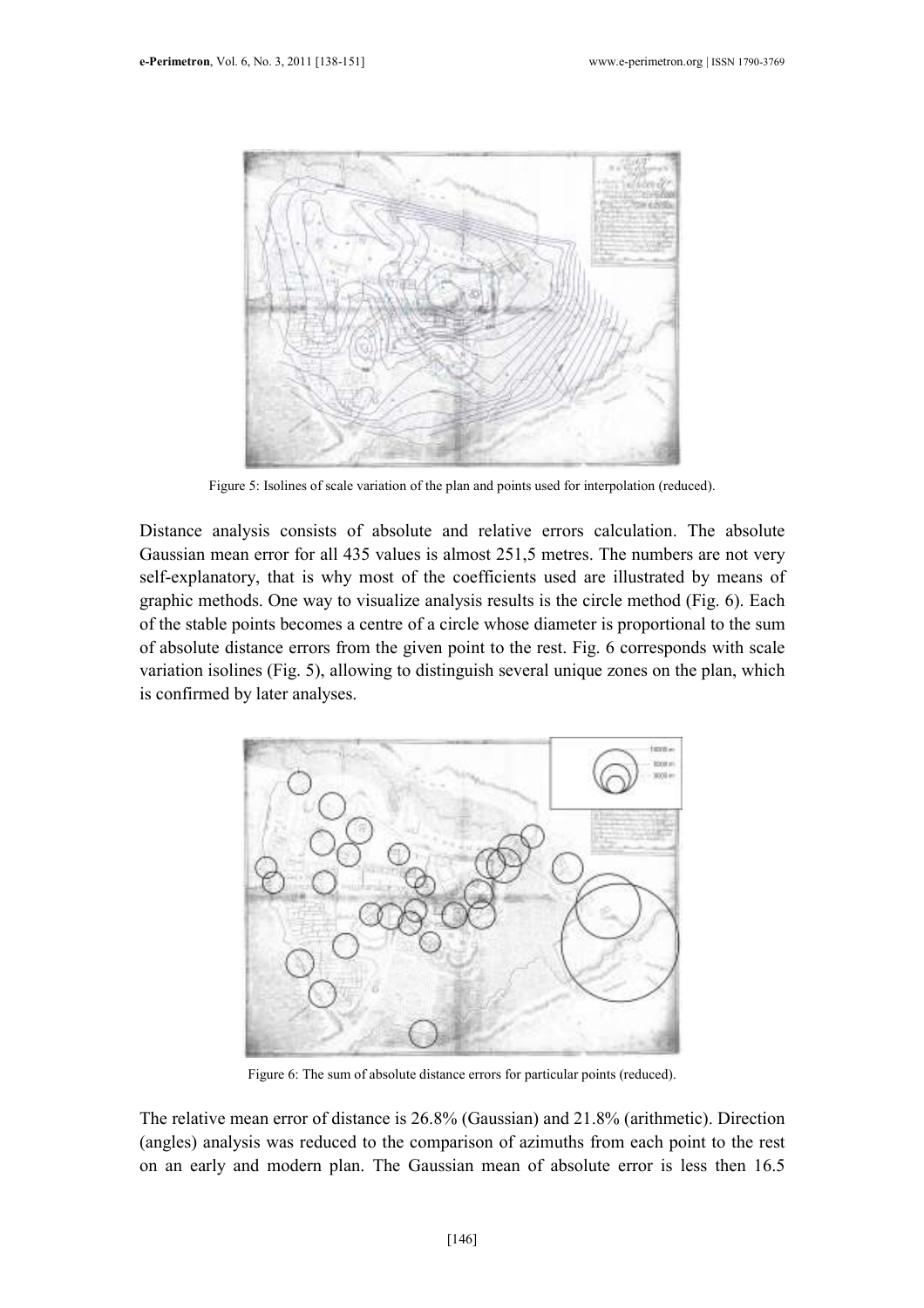degrees, while maximum individual error is 70 degrees. Relative errors are quite low too. Error distribution and means are shown in Fig. 7.



Figure 7: Diagram of distribution of azimuth relative errors.

The plan has no geographic coordinates, hence the location error was calculated with the use of azimuth (recomputed to metres) and distance errors. For each of the stable points the individual location error in relation to other points was calculated as well as the mean Gaussian error.

The location and azimuth errors can be shown graphically together by means of the polar coordinates method. Just like the circle method mentioned above, it is an effective but not popular way to describe an early map. Fig. 8 shows polar coordinates for one of the stable points (no. 21, in the axis of Krakowska Gate) of the analysed plan. The diagram is constructed by imposing the early and modern plan (in the same scale) in such a way that the location of a selected point agrees on both. Then, all of the remaining points on both plans are marked and joined with the selected one. The set (or even one) of diagrams presents a topology of the objects in a self-explanatory way.



Figure 8: Polar coordinates method (reduced).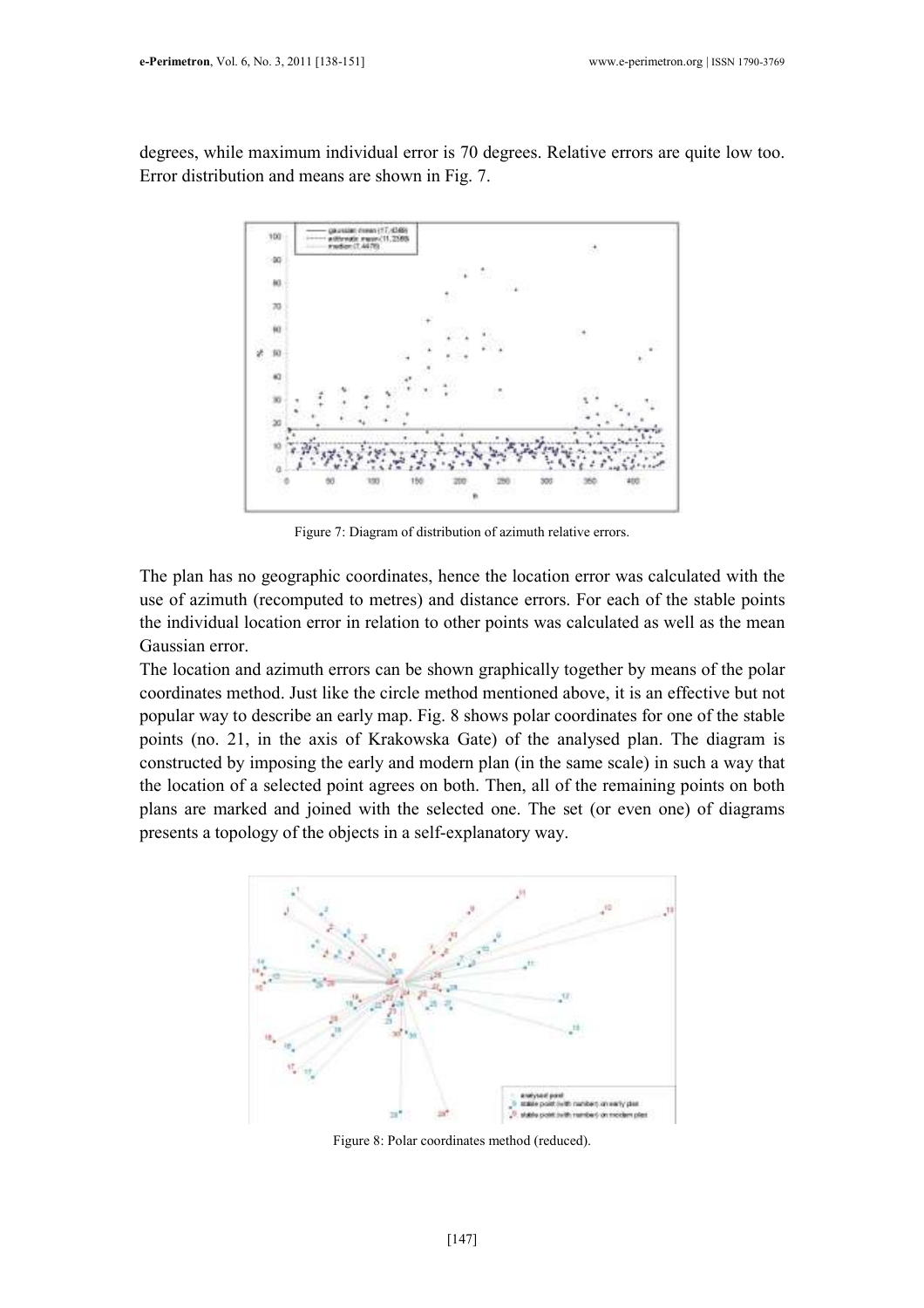$\overline{a}$ 

The last analysed features were areas and their errors. They were calculated using a triangle network with vertices in stable points. The triangles were not equal or similar in size,<sup>5</sup> that is why the weight coefficient was used. The coefficient of "1" was assigned to a theoretic triangle having an area equal to the arithmetic mean of all triangles' areas. The resulting error of each single triangle was then multiplied by its weight factor and grouped in classes as shown in Fig. 9.



Figure 9: Relative area errors accounting for the weight of triangles (reduced).

The analysis process could not miss the most classic method – the distortion grid. The grid of parallel and perpendicular lines forming a hole of 200 metres by 200 metres was copied from the modern to the early plan. The result is shown in Fig. 10. The process was then reversed – the plan was transformed to fit the modern geodetic base. This was done using polynomial transformation with parameters based on the previously described stable points.

 $<sup>5</sup>$  Inequality is the result of stable points' distribution. The ideal situation is a regular mesh of points,</sup> which is hard to obtain as points depend on verified (during descriptive analyses) features in a city environment. The final distribution of points is often a compromise between regularity and reliability.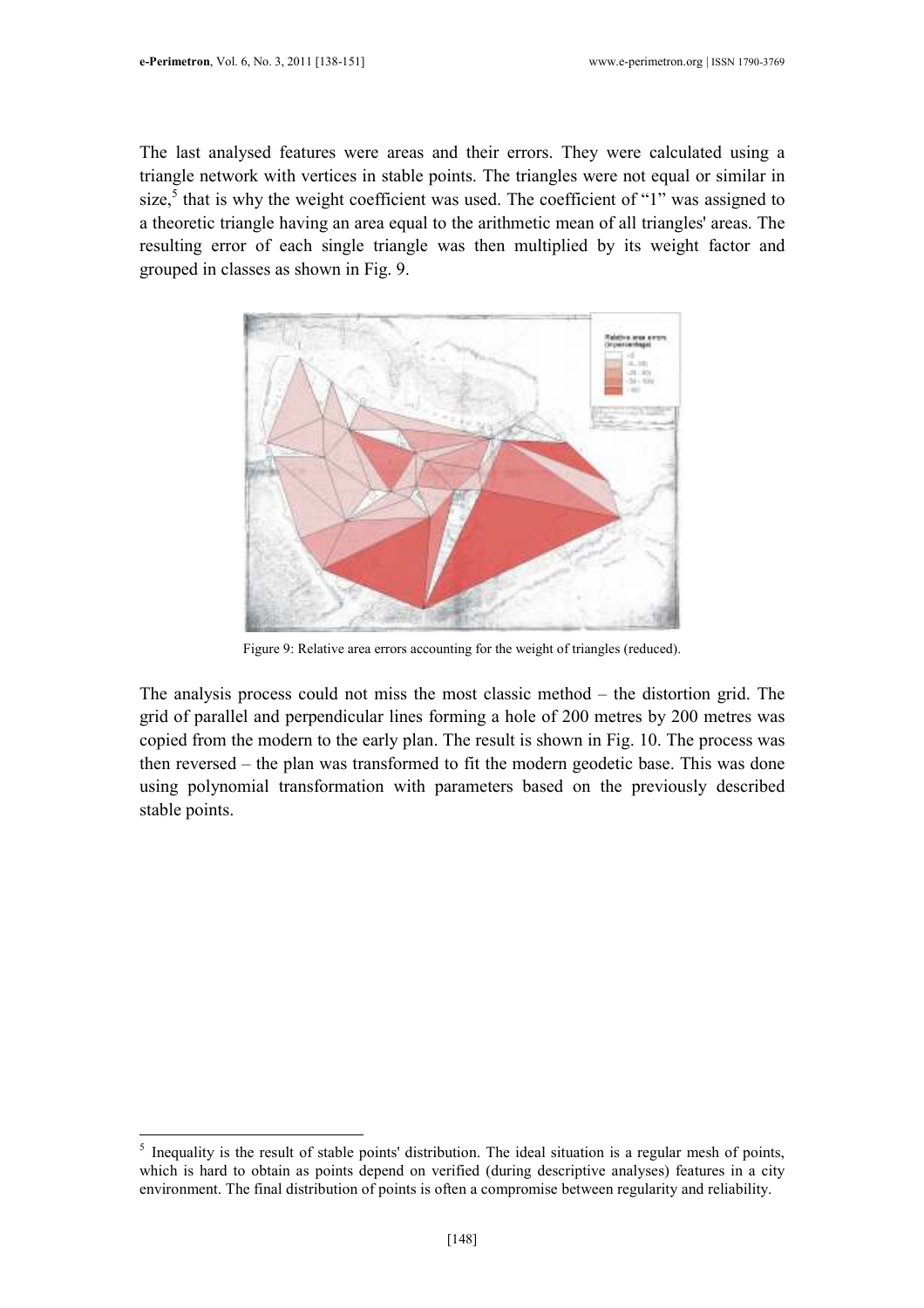

Figure 10: Distortion grid (reduced).

The cartometric analysis helped to discover several homogeneous zones on the plan. The centre (the Old Town and Krakowska Gate area) has a large scale and little distortion. The Krakowskie Przedmieście suburb area has bigger distortions and a scale around the mean. The east part of the plan, especially the Kalinowszczyzna suburb has the biggest errors.

## Conclusions

The results of the analyses can be divided into two groups. The first consists of methodological conclusions.

- 1. The analysis and evaluation of an early map should consider the historical background and circumstances of a map's creation, the quality of the cartographer's work compared to others of that time, the correctness of map content and geometric quality of the map; it is the responsibility of the researcher and his/her goal to concentrate on one of the above, but none can be omitted.
- 2. Research in early cartography often requires cooperation with specialists on certain topics.
- 3. Cartometric analysis has a long tradition and there is no one specific set of methods to use; however, some are typical, including mean absolute and relative errors of distances, angles and areas as well as location errors
- 4. It is worth popularizing methods of visual presentation of errors, e.g. circle, polar coordinates and isolines of scale variation; the well-known distortion grid is a basic and almost obligatory method.

The second group of conclusions relates to the d'Örken's plan of Lublin. These are as follow.

1. The circumstances of the plan's creation were analysed and described (for the first time), which lead to calling the plan a "thematic" plan. This seriously changes requirements and expectations when dealing with this plan, and helps in obtaining proper results when using it as a historical source.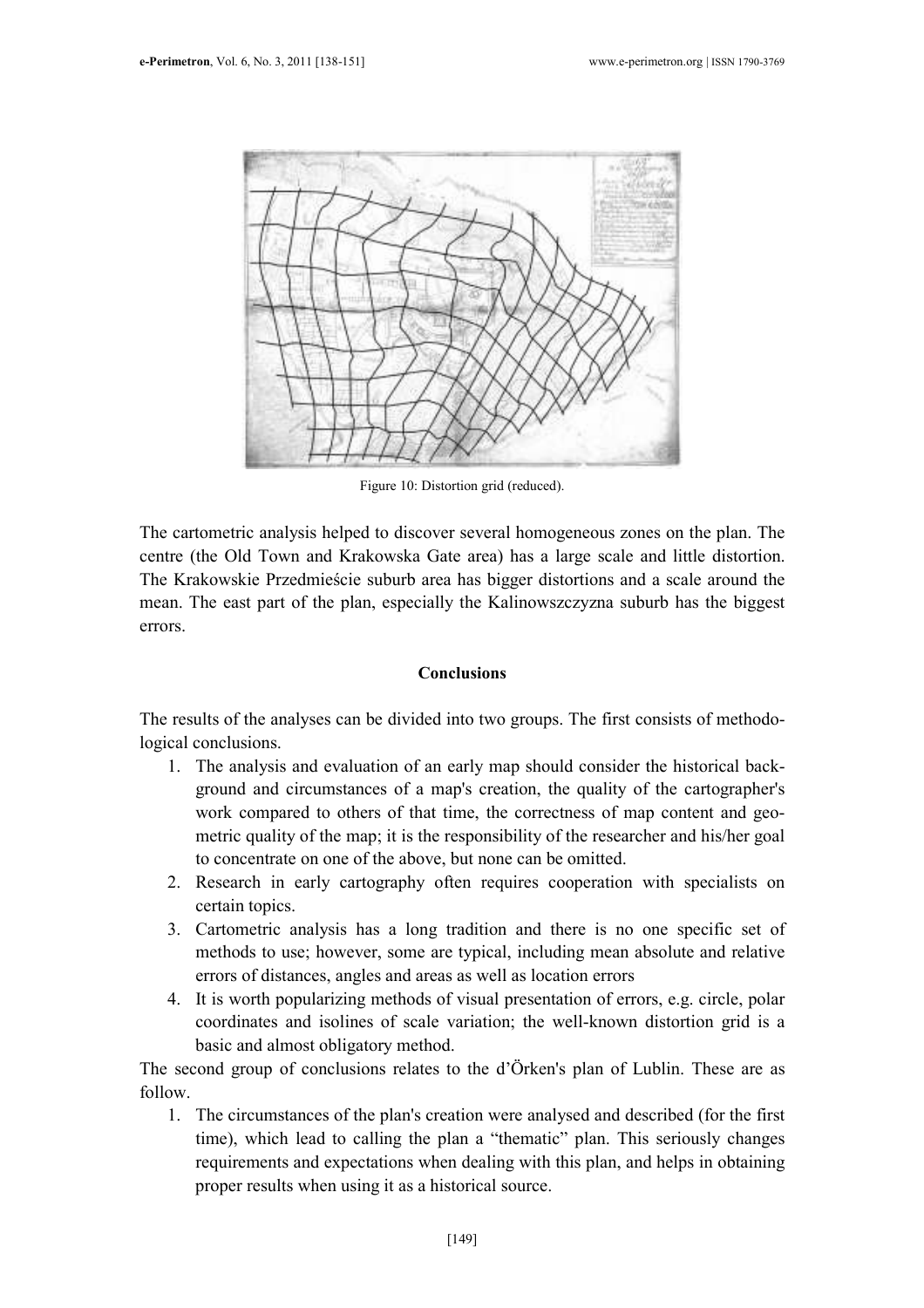- 2. The surname of the author was verified; this makes further queries possible.
- 3. The plan is in general typical for the turn of XVII and XVIII century plans. The only distinguishing feature is the use of the quite modern method of relief presentation.
- 4. The analysis of the plan's contents helped identify objects and answer topological questions. The cityscape has been shown correctly, but not with the same level of detail all over the plan.
- 5. The detailed analysis of contents makes it a valuable source of information regarding the Tarnogród confederation.
- 6. The results of cartometric analysis justify dividing the plan into three parts of different geometric properties.
- 7. There is no information about measurements made by d'Örken. It can be assumed, however, that he made them, especially in the areas of important participants of the negotiations.

## References

Brakel G. (1716). Nimegue. In Ville forte dans la Province du Gueldre..., t. 1: 38 (reproduction available on: Nijmegen Plattegronden, http://www.noviomagus.nl/Plattegronden/P60a.htm).

Gilderdale P. (1999). The great copperplate myth. Letter Arts Review, vol. 15, no. 1: 38-47.

Grygorenko W. (1981). Założenia metrologiczne map XVII i XVIII wieku. Przegląd Geodezyjny, r. LIII, nr 9-10: 286-289.

Kałamucki K. (1996). Metodyka kompleksowej oceny opracowań kartograficznych (na przykładzie planów miast). Lublin: Zakład Kartografii Uniwersytetu Marii Curie-Skłodowskiej (doctoral dissertation, not published).

Konias A. (1984). Metody oceny dokładności dawnych map. In Gurba S. (ed.), Teoretyczne i metodyczne problemy współczesnej kartografii. Materiały Ogólnopolskich Konferencji Kartograficznych, t. X, Lublin: Zakład Kartografii Uniwersytetu Marii Curie-Skłodowskiej, Komisja Kartograficzna Polskiego Towarzystwa Geograficznego, 64-76.

Krzywicka-Blum E. (1994). Nowa metoda analizy i prezentacji zmienności skali dawnych map dużych obszarów. Polski Przegląd Kartograficzny, t. 26, nr 2: 75-84.

Lamy B. (1720). Descriptio seu ichnographia veteris urbis Hierusalem et locorum adjacentium. in: In Mariette J., De Tabernaculo foederis, de sancta civitate Jerusalem. Paris: tab. 8. (reproduction available on: Ancient maps of Jerusalem, http://jnul.huji.ac.il/dl/maps/jer/images/jer219/Jer219 b.jpg).

Nieścioruk K. (2007), Analiza i ocena XVIII-wiecznego planu Lublina jako przykład kompleksowych badań dawnych materiałów kartograficznych. Polski Przegląd Kartograficzny, t. 39, nr 2: 146-158.

Olszewicz B. (1921). Polska kartografia wojskowa (zarys historyczny). Warszawa: Wojskowy Instytut Naukowo-Wydawniczy, Główna Księgarnia Wojskowa.

d'Örken C. (1716). Plan de la ville et fauxbourgs de Lublin.